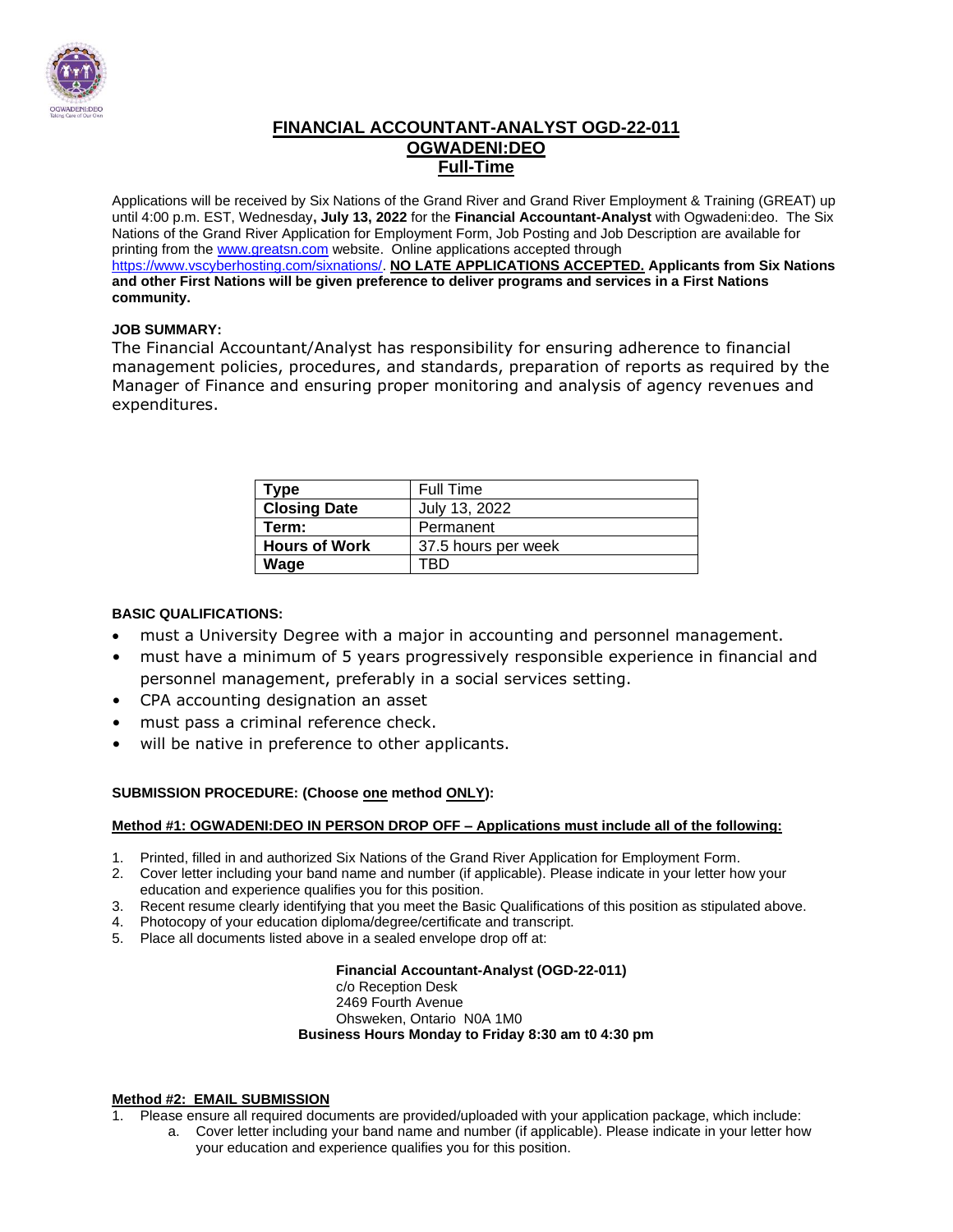

- b. Recent resume clearly identifying that you meet the Basic Qualifications of this position as stipulated above.
- c. Copy of your education diploma/degree/certificate and transcript.
- 2. Please email application package to David Walpole, Human Resources Coordinator at [oghrc@sixnations.ca](mailto:oghrc@sixnations.ca) a. Please ensure the job title and posting number is in the subject line.
- 3. If you have any questions or need assistance please reach out to David Walpole, Human Resources Coordinator at 519-445-1834 ext 4554 or via email at [oghrc@sixnations.ca.](mailto:oghrc@sixnations.ca)

#### **Method #3: Online**

- 4. Please visit[: https://www.vscyberhosting.com/sixnations/](https://www.vscyberhosting.com/sixnations/) to access our job board and follow the directions to apply.
- 5. Please ensure all required documents are provided/uploaded with your application package, which include:
	- a. Cover letter including your band name and number (if applicable). Please indicate in your letter how your education and experience qualifies you for this position.
	- b. Recent resume clearly identifying that you meet the Basic Qualifications of this position as stipulated above.
	- c. Copy of your education diploma/degree/certificate and transcript.
- 6. If you have any questions or need assistance please reach out to David Walpole, Human Resources Coordinator at 519-445-1834 ext 4554 or via email at [oghrc@sixnations.ca.](mailto:oghrc@sixnations.ca)

#### **Method #4: GREAT – Applications must include all of the following:**

- 6. Printed, filled in and authorized Six Nations of the Grand River Application for Employment Form.
- 7. Cover letter including your band name and number (if applicable). Please indicate in your letter how your education and experience qualifies you for this position.
- 8. Recent resume clearly identifying that you meet the Basic Qualifications of this position as stipulated above.
- 9. Photocopy of your education diploma/degree/certificate and transcript.
- 10. Place all documents listed above in a sealed envelope and mail to or drop off at:

#### **Financial Accountant-Analyst (OGD-22-011)**

c/o Reception Desk Grand River Employment & Training (GREAT) P.O. Box 69, 16 Sunrise Court Ohsweken, Ontario N0A 1M0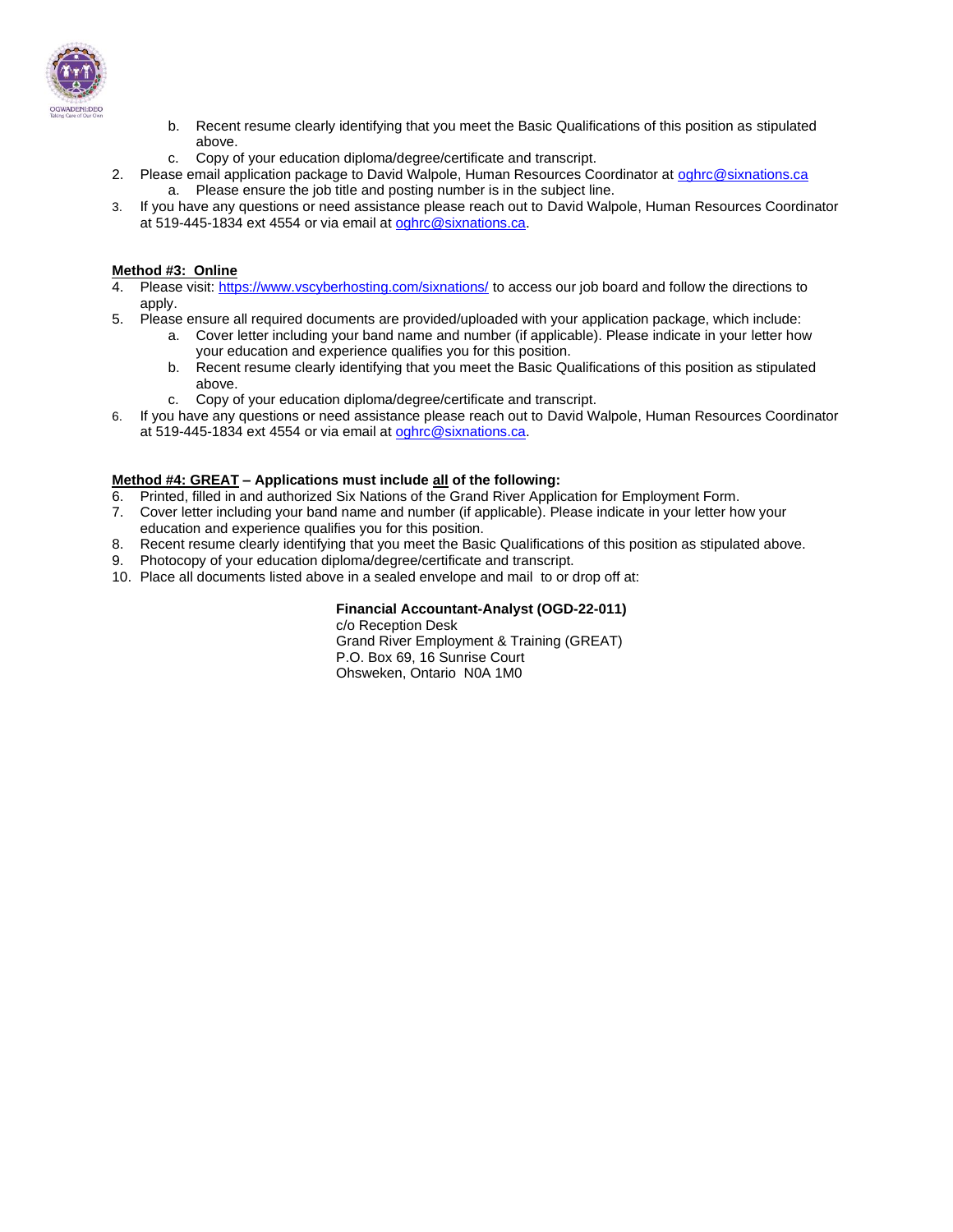

# **FINANCIAL ACCOUNTANT/ANALYST**

#### **Guiding Values for our Code of Practice**

- Ganigo'hi:yo/Ka'nikonhri:io (Good Mind)
- Adenidaohsra'/Onkwa'tenniten:ro (Compassion and Kindness)
- Dedwadadrihwanohkwa:k/Onkwatennitenrosera (Respecting one another)
- Degayenawa'ko:ngye/Tetewaterihwakwenyenhsthak (Working together)
- Dewagagenawako:ngye'/Tetewayenwakontye (Assisting one another)
- Esadatgehs/Enhsatatkenhse (Self-reflection on actions taken)
- Gaihwaedahgoh/Karihwayentahkwen (Taking responsibility)
- Gasgyao:nyok/Kahretsyaronhsera (Encouragement)
- Gasasdenhsra/Ka'shatstenhsera (Strength/supportive to one another)
- Drihwawaihsyo/Ka'nikonhratoken (Honest and moral conduct)
- Oihwadogehsra'/Yorihwato:ken (Being truthful and consistent)
- Sgeno/Sken:nen (Peaceful thoughts and Actions)

## **REPORTING RELATIONSHIP**

Reports to and works under the direction and supervision of the Ogwadeni:deo Manager of Finance and adheres to our guiding values of the Code of Practice.

## **PURPOSE AND SCOPE OF THE POSITION**

The Financial Accountant/Analyst has responsibility for ensuring adherence to financial management policies, procedures, and standards, preparation of reports as required by the Manager of Finance and ensuring proper monitoring and analysis of agency revenues and expenditures.

#### **RESPONSIBILITIES AND SUPPORT TO OGWEHO:WEH FAMILIES, CHILDREN AND YOUTH**

- Assists the Manager of Finance in ensuring that Commission-approved financial management policies and procedures are implemented and followed, and that Commission-approved standards are met in day-to-day management and administration
- Assists the Manager of Finance in the maintenance/updating as required of the job classification scheme and salary grid.
- Assists the Manager of Finance in identifying, implementing, and maintaining liability insurance policies.
- Assists the Manager of Finance in ensuring that a 12-month expenditure plan is prepared in advance of each fiscal year and presented to the Commission for review and approval.
- Ensures the proper management of the paper and electronic financial record keeping
- Assists in maintaining full and accurate accounting records that are in compliance with Ogwadeni:deo financial management policies and procedures, terms of funding agreements and relevant accounting standards.
- Analyzes expenditures for trends and makes recommendations for strategic spending.

## **RESPONSIBILITIES TO OGWADENI:DEO THE AGENCY**

• Assists the Manager of Finance in ensuring that the expenditure plan is reviewed at least quarterly with Management and the Commission and is updated as required to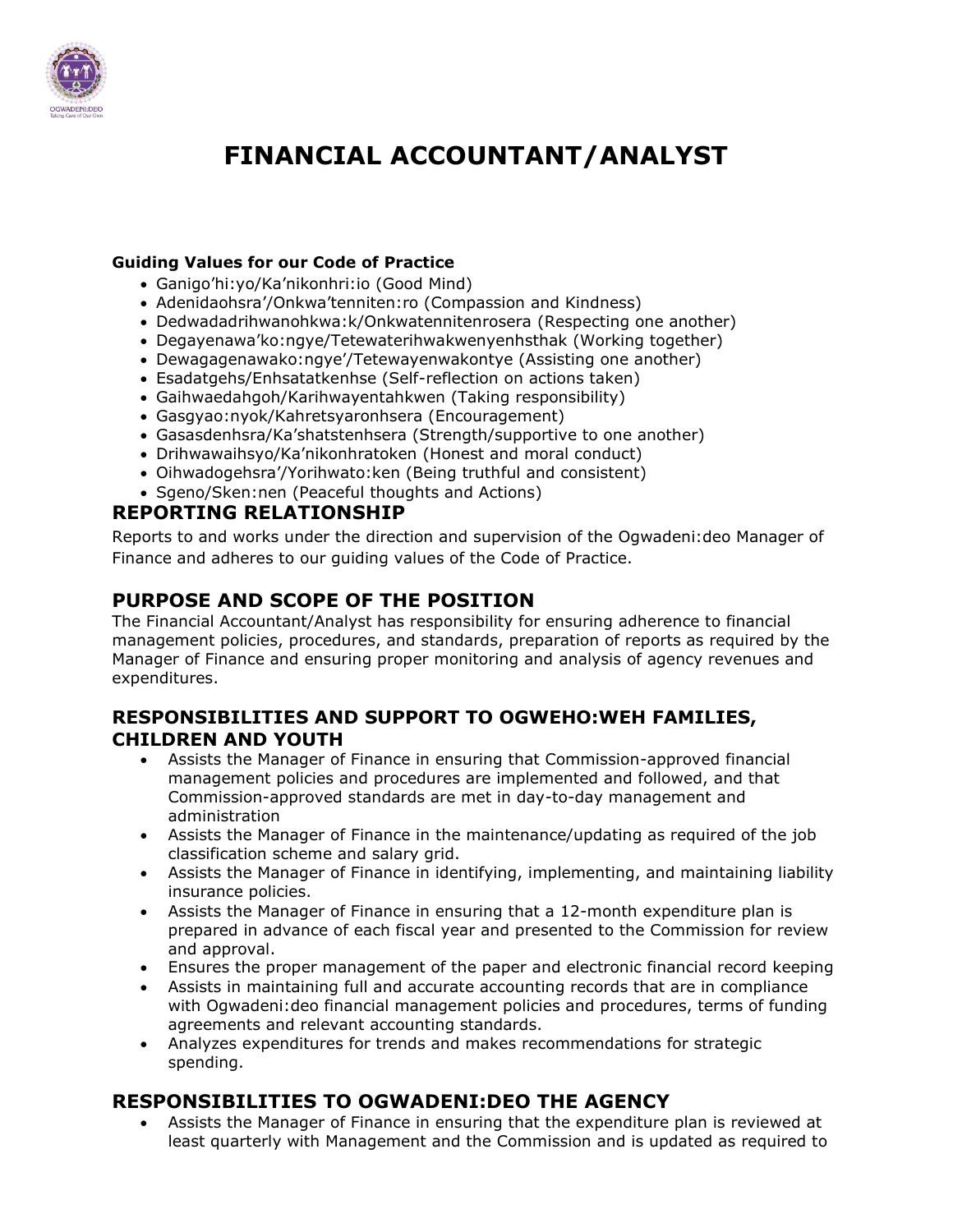

address any variances in relation to projections and changes in circumstances. • Conducts financial analysis and prepares budget to actual variance reports as required

## **HONEST AND MORAL CONDUCT**

- Ensures the proper processing of invoices, ensures appropriate documentation is on file and reviews all cheques for approval levels and documentation prior to signing, or recommendation to sign and release.
- Ensures that budget and expenditures are properly coded and posted to the accounting system.
- Assists in monitoring process for internal controls (ie. approvals, segregation of duties, expense verification).
- Assists Manager of Finance with the review and reconciliation of monthly balance sheet accounts, including bank, investment, trust and reserve accounts of Ogwadeni:deo.
- Prepares input of all AR and AP and General Ledger entries ensuring proper audit documentation.
- Arranges for, facilitates, and assists with the annual audit process (by the Auditor approved by the Commission).

## **BEING TRUTHFUL AND CONSISTENT**

- Assists the Manager of Finance in establishing and maintaining effective and positive public relations.
- Assists the Manager of Finance in ensuring the establishment and maintenance of positive relations and working arrangements between Ogwadeni:deo, other community-based Programs and relevant external agencies.

## **ASSISTING ONE ANOTHER**

• Ensures the effective implementation of other duties as determined by the Manager of Finance.

## **WORKING CONDITIONS**

This position, given that the primary responsibility is to assist the Manager of Finance in ensuring that child/youth protection services and service support requirements (including child-in-care and court costs that can be highly variable over time) can be met within a largely formula-driven budget, in ensuring that staff financial concerns of staff are addressed effectively and in ensuring that the very detailed reporting requirements imposed by the Commission and external funder are met accurately can involve considerable mental stress.

## **WORKING RELATIONSHIPS**

This position can involve considerable mental and emotional stress, assisting with the management of a large team interacting with families in relation to highly sensitive issues and with accountability for significant financial resources. It can also involve physically dangerous situations.

## **STRENGTH/SUPPORTIVE TO ONE ANOTHER**

With the Ogwadeni:deo Manager of Finance and Commission

Takes direction from and collaborates closely with the Manager of Finance on a dayto-day basis in supporting the Director in fulfilling his/her financial and personnel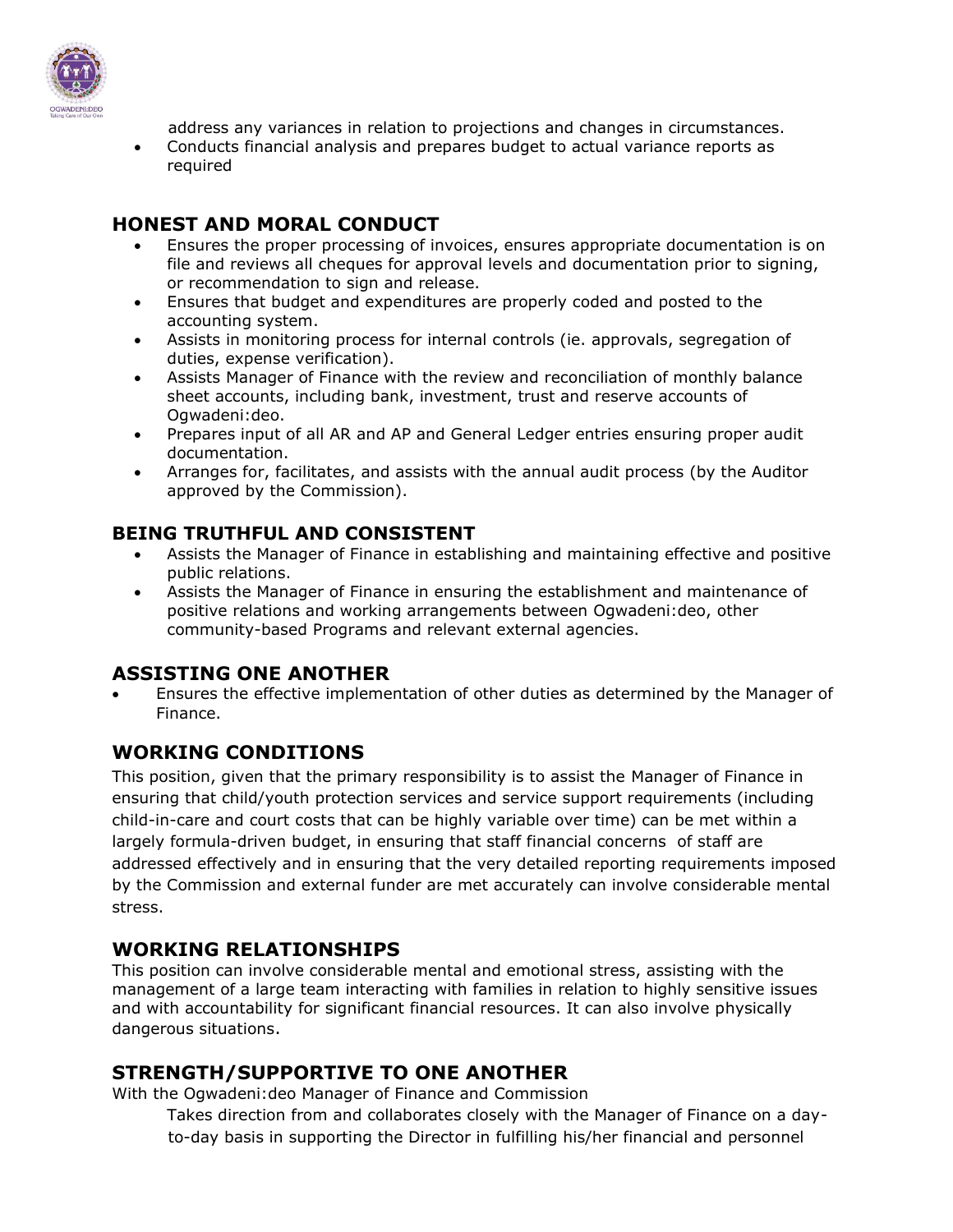

obligations to the Commission, the Six Nations Community and aboriginal family's resident off reserve in Brant County

With Other Ogwadeni:deo Program Managers, Supervisors and staff

Provides information and assistance, and works in a cooperative and courteous manner in support of the Director in ensuring that Ogwadeni:deo can perform its role as a service partner both effectively and efficiently in terms of financial sand personnel stability.

With The Community

Acts as a role model and represents and promotes the Ogwadeni:deo Program in a courteous, cooperative and professional manner.

# **SELF-REFLECTION ON ACTIONS TAKEN**

Errors in carrying out the responsibilities of the position could result in:

- Loss of credibility, trust and public confidence in the Ogwadeni:deo Program,
- Harm or injury to employees or children/youth and their families,
- Legal and/or financial liabilities,
- Loss of protection designation and program funding,

# **QUALIFICATIONS**

#### **Basic/Mandatory Requirements**

The successful applicant:

- must a University Degree with a major in accounting and personnel management.
- must have a minimum of 5 years progressively responsible experience in financial and personnel management, preferably in a social services setting.
- CPA accounting designation an asset
- must pass a criminal reference check.
- will be native in preference to other applicants.

## **Knowledge Requirements**

The successful applicant:

- must be thoroughly familiar with the financial requirements associated with federal and provincial funding of transfer payment agencies.
- must be thoroughly familiar with Ogwadeni:deo Financial Management Policies.
- must have a solid background in the use of computers with specific knowledge of accounting, spreadsheet, and document software.
- must have a sound knowledge of techniques used in financial research/analysis.

## **Ability Requirements**

The successful applicant(s) will demonstrate ability to:

- relate effectively to and supervise staff as a diplomatic and flexible team player.
- work effectively with the management and staff of other programs/agencies and provincial/federal officials.
- effectively manage financial matters.
- effectively manage reporting staff personnel matters.
- communicate effectively in writing and verbally.